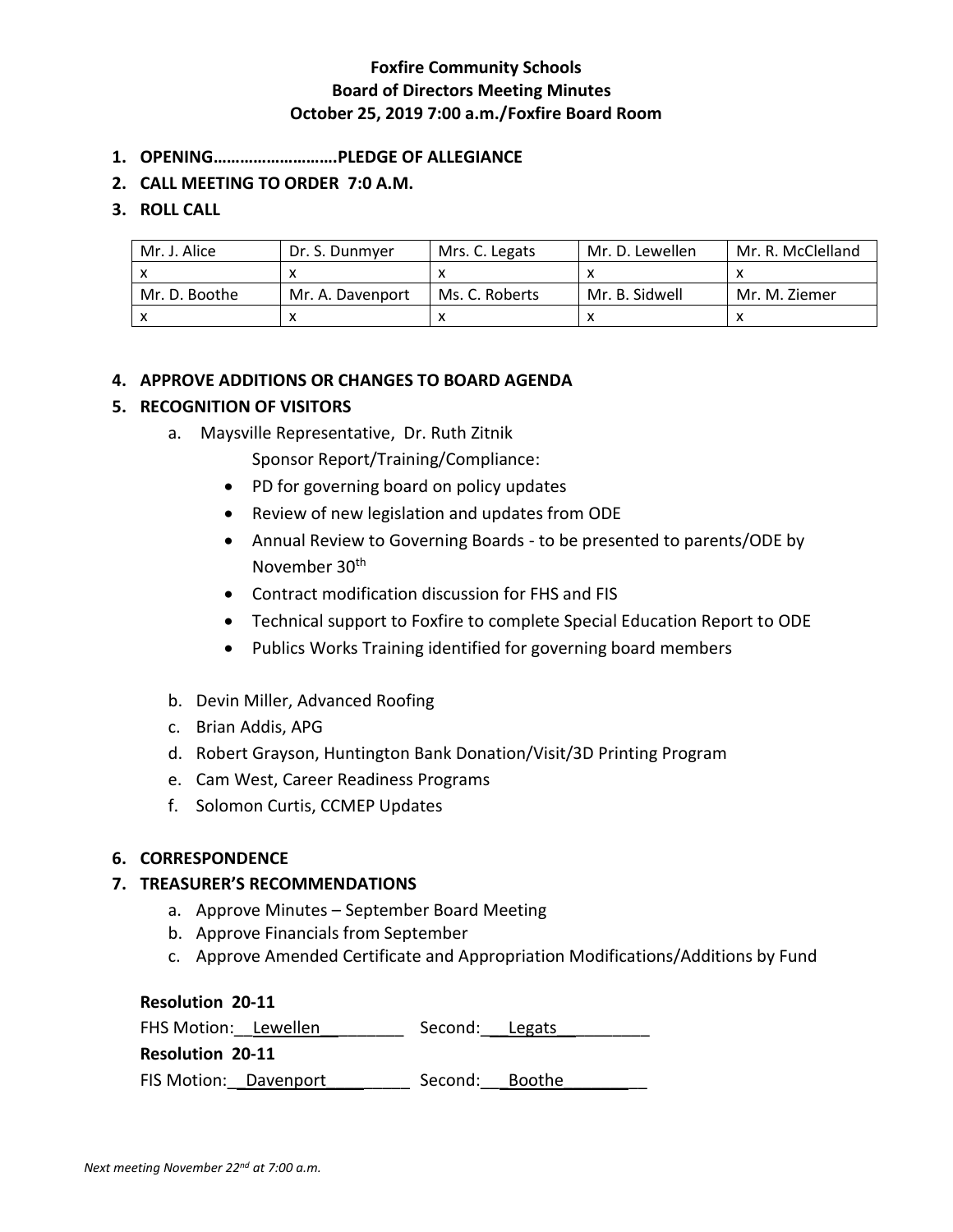| Mr. J. Alice  | Dr. S. Dunmver   | Mrs. C. Legats | Mr. D. Lewellen | Mr. R. McClelland |
|---------------|------------------|----------------|-----------------|-------------------|
|               |                  |                |                 |                   |
| Mr. D. Boothe | Mr. A. Davenport | Ms. C. Roberts | Mr. B. Sidwell  | Mr. M. Ziemer     |
|               |                  |                |                 |                   |

# **8. ADMINISTRATORS' REPORTS AND RECCOMENDATIONS**

# **Reports to the Board**

- a. Enrollment: K-8: 157 9-12: 245
- b. Building Updates- Roof/Electrical
- c. Snow Removal Bids
- d. Foxfire Schools, Veterans Day Assembly, Friday November 8<sup>th</sup>, 8:30 a.m. @ VFW
- e. Community Partner Luncheon, Nov. 21st

### **Recommendations for Consideration**

- a. Snow Removal for 19-20 School Year-Hartman Landscaping Annual Payment
- b. Approve Ted Pickrell, Maintenance

### **Resolution 20-12**

| FIS Motion: Alice |  | Second: Lewellen |  |
|-------------------|--|------------------|--|
|-------------------|--|------------------|--|

**Resolution 20-12**

FIS Motion: Davenport \_\_\_\_\_\_ Second: Boothe

| Mr. J. Alice  | Dr. S. Dunmver   | Mrs. C. Legats | Mr. D. Lewellen | Mr. R. McClelland |
|---------------|------------------|----------------|-----------------|-------------------|
|               |                  |                |                 |                   |
| Mr. D. Boothe | Mr. A. Davenport | Ms. C. Roberts | Mr. B. Sidwell  | Mr. M. Ziemer     |
|               |                  |                |                 |                   |

# **9. EXECUTIVE SESSION** (If needed)

WHEREAS boards of education and other governmental bodies are required by statute "to take official action and to conduct all deliberations upon official business only in open meetings, unless the subject matter is specifically excepted by law"; WHEREAS "the minutes need only reflect the general subject matter of discussion in executive sessions"; and WHEREAS the members of a public body may hold an executive session only at a regular or special meeting for the sole purpose of consideration of any of the matters set forth below.

NOW THEREFORE BE IT RESOLVED under the provision of ORC 121.22, the board hereby enters executive session for the reason(s) herein stated:

\_\_x\_ Personnel matters

- \_\_\_\_ Appointment of employee(s) (reemployment)
- $\underline{x}$  Promotion or compensation
- \_\_\_\_ Dismissal, discipline, or demotion of employee(s) or student(s)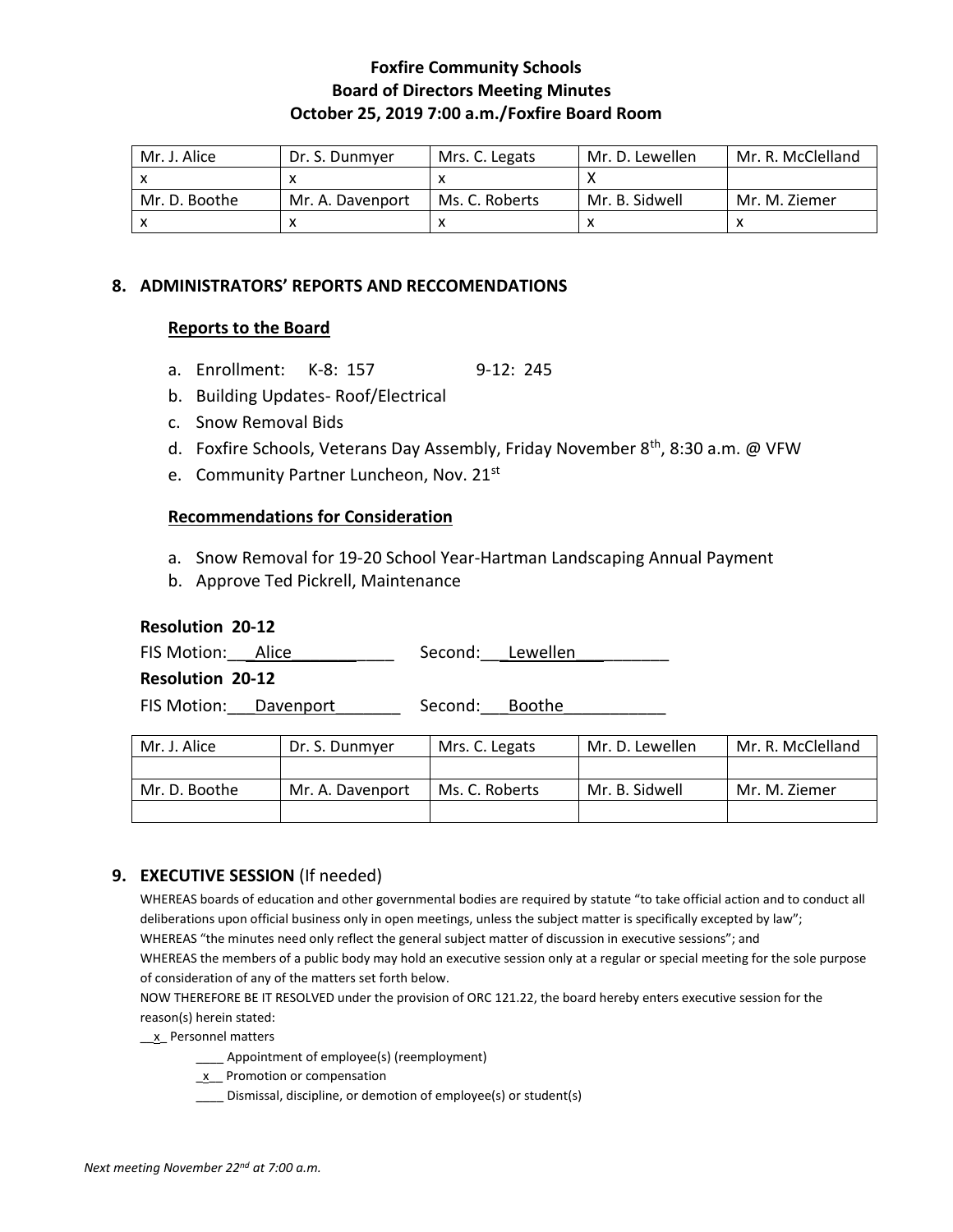\_\_\_ Investigation of charges or complaints of employee(s) or student(s)

**\_\_\_\_\_** Purchase or sale of property

\_\_\_\_\_\_ Conference with an attorney

\_\_\_\_\_ Preparing for, conducting, or reviewing negotiations or bargaining

\_\_\_\_\_ Matters required by federal law or state statutes to be confidential

**\_\_\_\_\_** Specialized details of security arrangements

Time Entered: **8:10 a.m.**

Time Exited: **8:23 a.m.**

# **Resolution 20-13**

FIS Motion: Alice Manual Second: Lewellen

**Resolution 20-13**

FIS Motion: Davenport \_\_\_\_\_\_\_\_\_\_ Second: Roberts

| Mr. J. Alice  | Dr. S. Dunmver   | Mrs. C. Legats | Mr. D. Lewellen | Mr. R. McClelland |
|---------------|------------------|----------------|-----------------|-------------------|
|               |                  |                |                 |                   |
| Mr. D. Boothe | Mr. A. Davenport | Ms. C. Roberts | Mr. B. Sidwell  | Mr. M. Ziemer     |
|               |                  |                |                 |                   |

### **10. DISCUSSION/NEW ITEM (IF ANY)**

a. Approve Summer Program stipends as presented

### **Resolution 12-14**

FHS Motion: Alice Second: Lewellen

### **Resolution 12-14**

FIS Motion: Davenport Second: Boothe

| Mr. J. Alice  | Dr. S. Dunmver   | Mrs. C. Legats | Mr. D. Lewellen | Mr. R. McClelland |
|---------------|------------------|----------------|-----------------|-------------------|
|               |                  | Abstain        |                 |                   |
| Mr. D. Boothe | Mr. A. Davenport | Ms. C. Roberts | Mr. B. Sidwell  | Mr. M. Ziemer     |
|               |                  |                |                 |                   |

### **11. LEGISLATIVE REPORT**

**12. APPLAUSE APPLAUSE** - Katie Kimble, donated 50-60 Ladies Purses/Fashion Bags

(filled with feminine hygiene products)

#### **13. MOTION TO ADJOURN 8:24 A.M.**

### **Resolution 20-15**